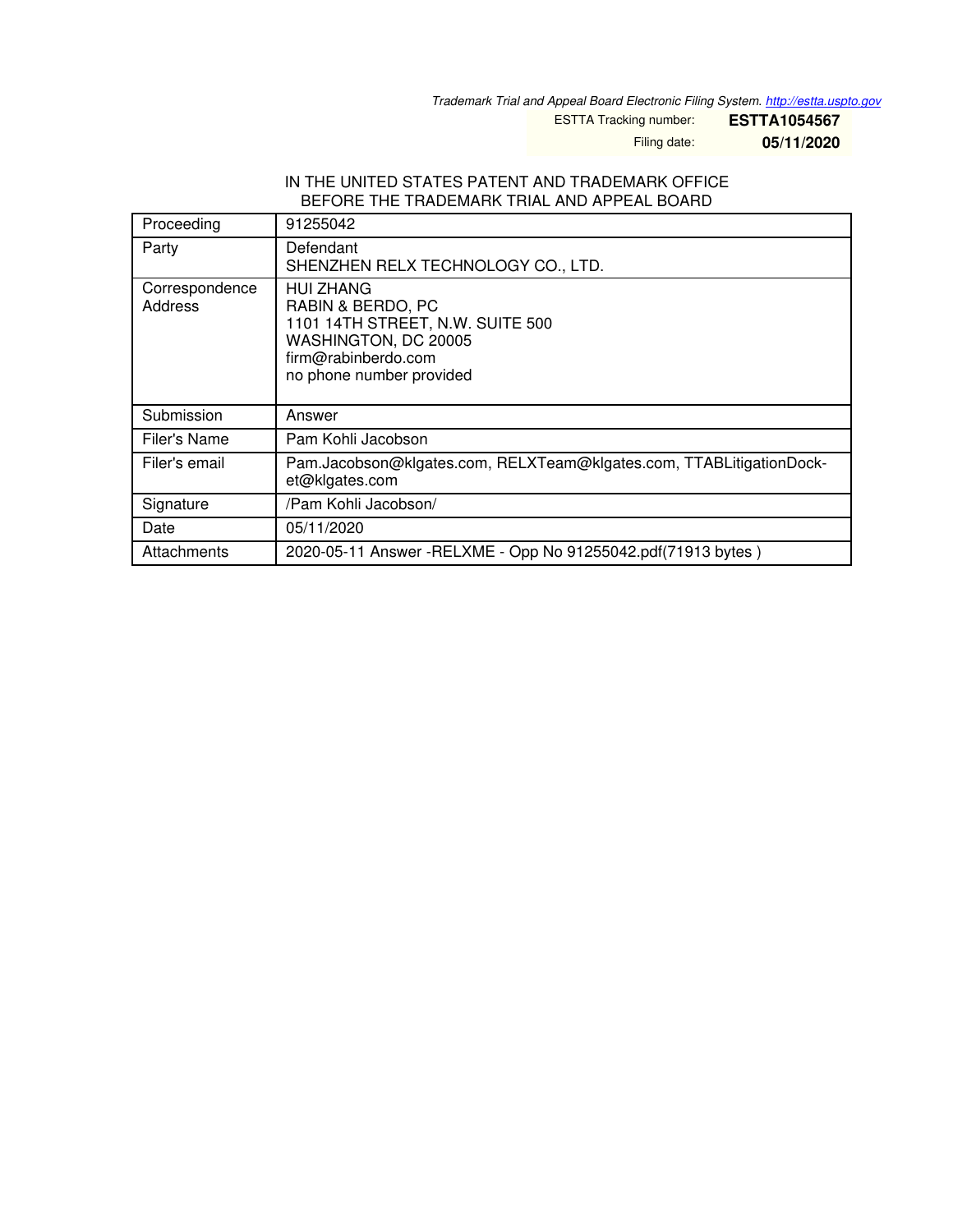### IN THE UNITED STATES PATENT AND TRADEMARK OFFICE BEFORE THE TRADEMARK TRIAL AND APPEAL BOARD

RELX Group PLC,

Opposer,

v.

Shenzhen Relx Technology Co., LTD.,

Applicant.

Opposition No.: 91255042 Appl. Serial No.: 88/592,461 Marks: RELXME Published for Opposition: February 18, 2020

### **APPLICANT'S ANSWER TO OPPOSER'S NOTICE OF OPPOSITION**

Shenzhen Relx Technology Co., LTD. ("Applicant"), by and through its undersigned counsel, submits the following Answer to RELX Group PLC's ("Opposer") Notice of Opposition. Applicant denies each and every allegation by Opposer not expressly admitted herein.

1. Applicant lacks knowledge or information sufficient to form a belief as to the truth or falsity of the allegations in Paragraph 1 and therefore denies them.

2. Applicant lacks knowledge or information sufficient to form a belief as to the truth or falsity of the allegations in Paragraph 2 and therefore denies them.

3. Applicant lacks knowledge or information sufficient to form a belief as to the truth or falsity of the allegations in Paragraph 3 and therefore denies them.

4. Applicant denies the allegations in Paragraph 4.

5. Applicant avers that the document attached as Exhibit A speaks for itself. Applicant lacks knowledge or information sufficient to form a belief as to the truth or falsity of the remaining allegations in Paragraph 5 and therefore denies them.

6. Paragraph 6 calls for a legal conclusion and no answer is required. To the extent that Paragraph 6 contains factual allegations requiring a response, Applicant denies them.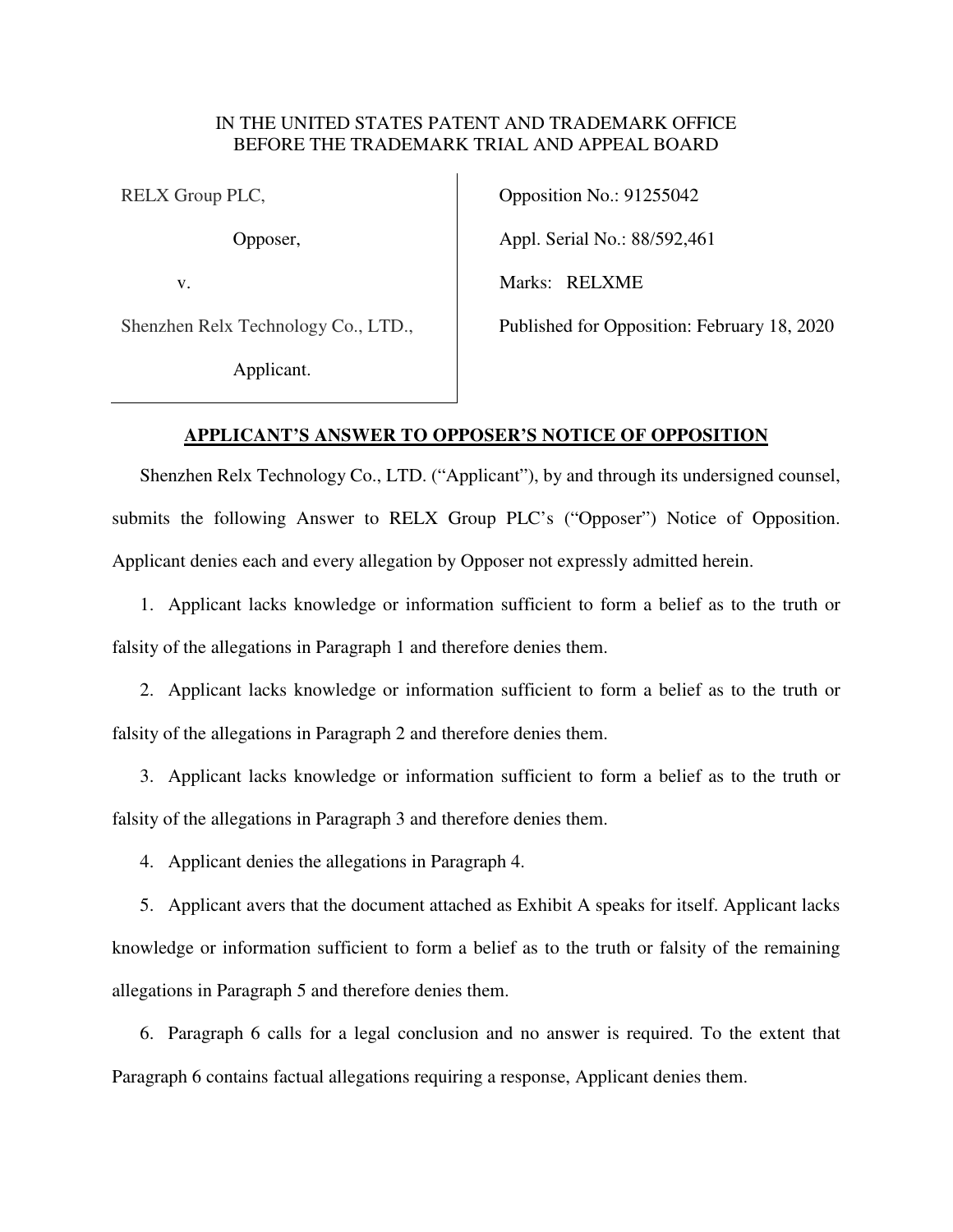7. Paragraph 7 calls for a legal conclusion and no answer is required. To the extent that Paragraph 7 contains factual allegations requiring a response, Applicant denies them.

8. Applicant admits that it filed Application Serial No. 88/592,461 for RELXME on August 26, 2019. Applicant denies the remaining allegations in Paragraph 8.

9. Applicant admits that it filed Application Serial No. 88/592,461 for RELXME on August

26, 2019. Applicant denies the remaining allegations in Paragraph 9.

10. Applicant denies the allegations in Paragraph 10.

11. Applicant admits the allegations in Paragraph 11.

12. Applicant admits the allegations in Paragraph 12.

13. Applicant avers that its Application speaks for itself and denies the remaining allegations in Paragraph 13.

#### **COUNT I LIKELIHOOD OF CONFUSION**

14. Applicant repeats and re-alleges each and every allegation and/or response set forth in the foregoing paragraphs as if fully set forth herein.

15. Applicant denies the allegations in Paragraph 15.

### **COUNT II**

### **TRADEMARK DILUTION**

16. Applicant repeats and re-alleges each and every allegation and/or response set forth in the foregoing paragraphs as if fully set forth herein.

17. Applicant denies the allegations in Paragraph 17.

18. Applicant denies the allegations in Paragraph 18.

19. Applicant denies the allegations in Paragraph 19.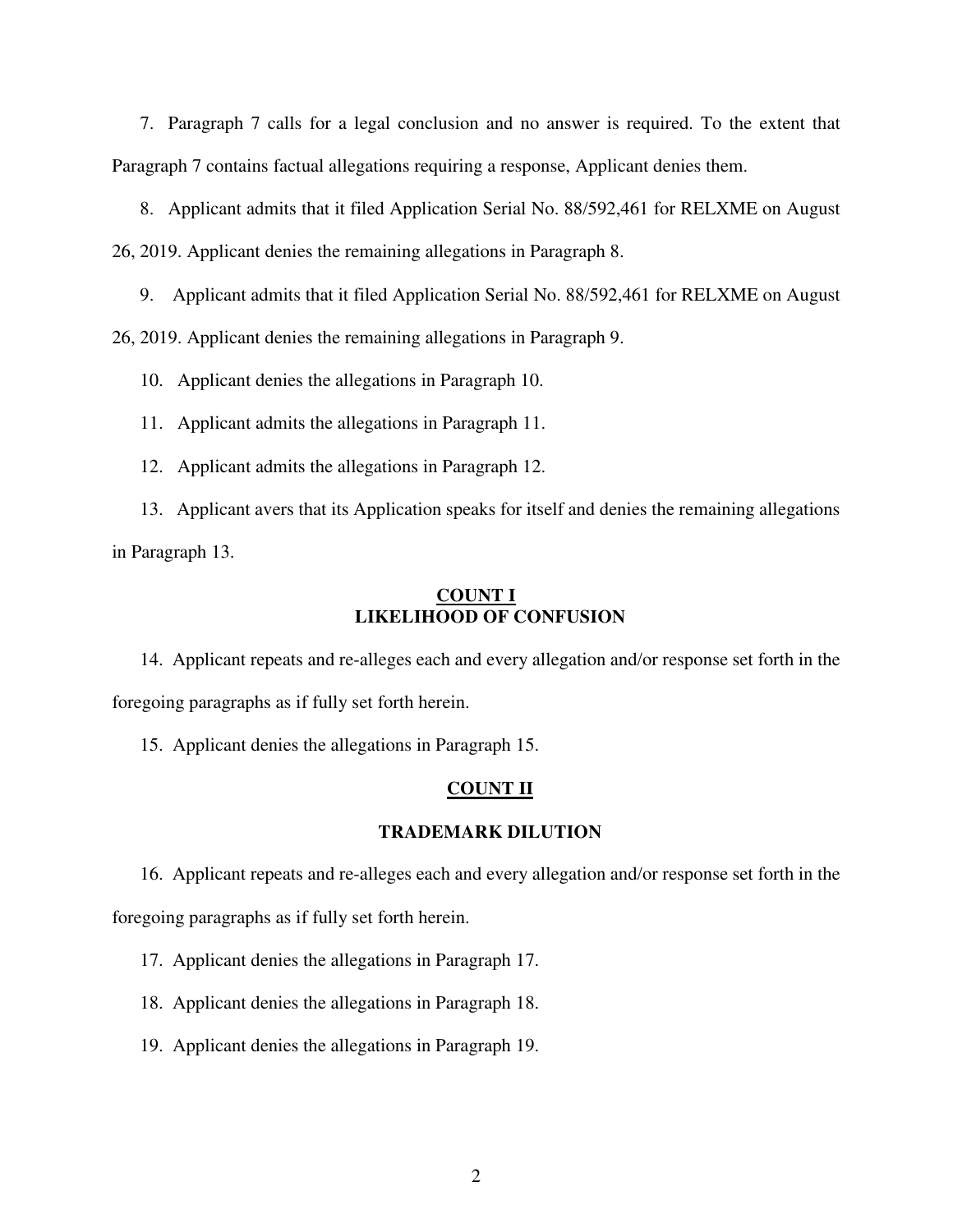#### **DEFENSES**

Pleading further, and without waiving the above answer, Applicant reserves the right to assert any and all affirmative defenses, which may become appropriate during discovery.

#### **PRAYER FOR RELIEF**

Applicant requests that the opposition be dismissed and that Applicant's RELXME mark proceed to registration.

Respectfully submitted,

Dated this 11th day of May, 2020.

## K&L GATES LLP

/Pam K. Jacobson/ Pam K. Jacobson Registration No. 59,309 Partner Firmwide IP Practice Group Coordinator K&L GATES LLP 925 Fourth Avenue Suite 2900 Seattle, WA 98104 Telephone: 206.370.7605 Email: pam.jacobson@klgates.com

*Attorney for the Applicant*